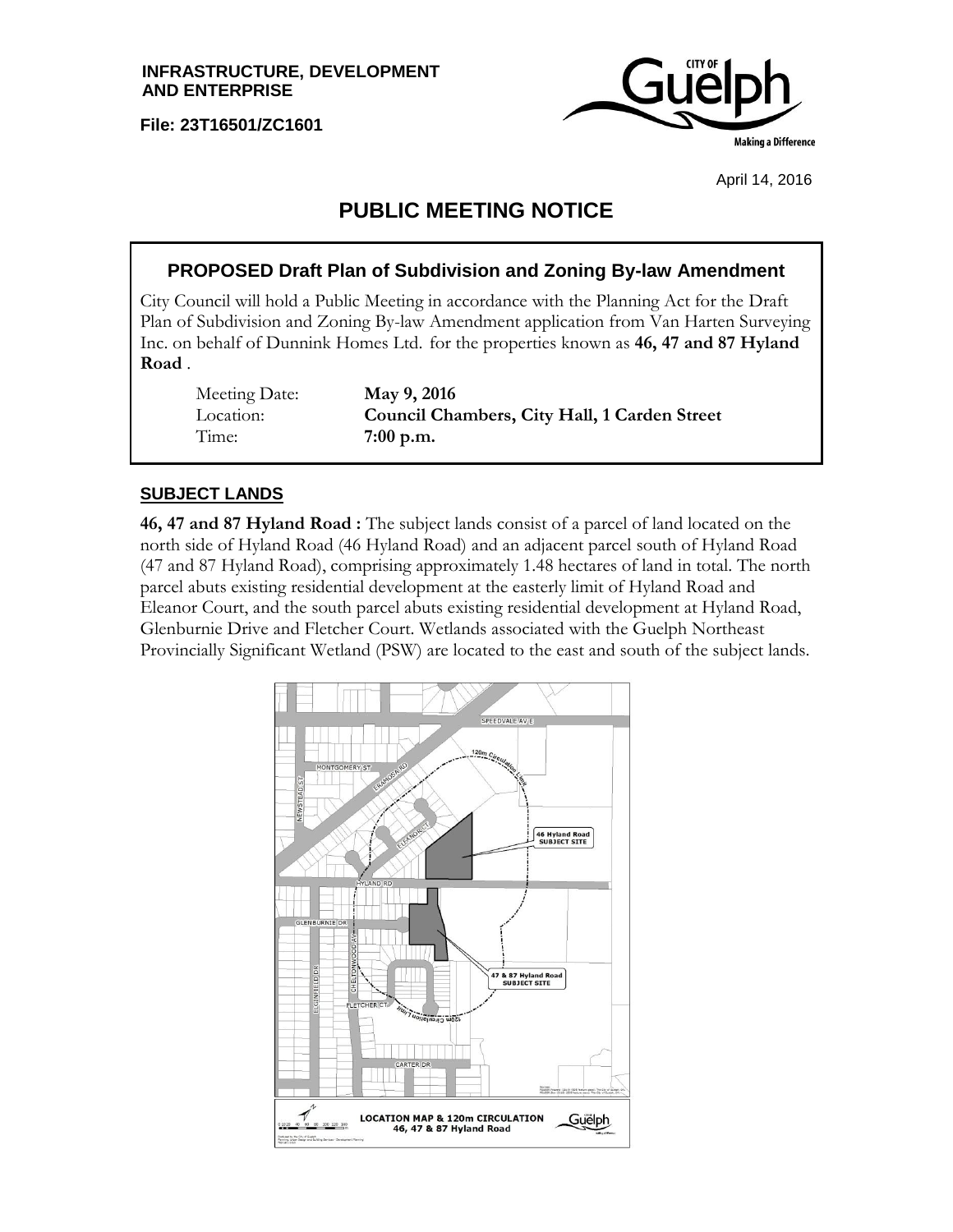# **PURPOSE AND EFFECT OF APPLICATION**

The proposed Draft Plan of Subdivision would subdivide the subject lands to allow the creation of 19 residential single detached lots. A cul-de-sac is proposed within the parcel north of Hyland Road (46 Hyland Road) to accommodate 10 single detached dwellings. Glenburnie Drive is proposed to be extended into a cul-de-sac to accommodate an additional 9 single detached lots within the parcel south of Hyland Road (47 and 87 Hyland Road). The proposed draft plan of subdivision is illustrated on **Schedule 2**.

The purpose of the proposed Zoning By-law Amendment is to rezone the subject lands from the current UR (Urban Reserve) Zone and WL (Wetland) Zone to the R.1B (Residential Single Detached) Zone to implement the proposed draft plan of subdivision. The existing and proposed zoning is illustrated in **Schedule 3**.

## **TO SPEAK AT COUNCIL OR PROVIDE WRITTEN COMMENTS**

Any person may attend the meeting and/or provide written or verbal representation on the proposal.

- 1a. If you wish to speak to Council on the application you may register as a delegation by contacting the City Clerk's Office, City Hall, **no later than May 6, 2016 at 9:00 a.m. in any of the following ways:**
	- By Phone at **519-837-5603** or TTY **519-826-9771**
	- $\bullet$  By Email at [clerks@guelph.ca](javascript:smae_decode()
	- By Fax at 519-763-1269
	- In person at the ServiceGuelph Counter at City Hall, 1 Carden Street, Guelph
	- By regular mail or courier to Guelph City Clerk, 1 Carden Street, Guelph ON N1H 3A1
- 1b. You may attend the meeting and request to speak at the meeting.
- 2. If you wish to submit written comments to Council on the application you must submit the written comments to the City Clerk's Office, City Hall, **no later than May 6, 2016 at 9:00 a.m. in any of the following ways:**
	- $\bullet$  By Email at [clerks@guelph.ca](javascript:smae_decode()
	- By Fax at 519-763-1269
	- In person at the ServiceGuelph Counter at City Hall, 1 Carden Street, Guelph
	- By regular mail or courier to Guelph City Clerk, 1 Carden Street, Guelph ON N1H 3A1

Personal information: as defined by the Municipal Freedom of Information and Protection of Privacy Act (MFIPPA) is collected under the authority of the Municipal Act, 2001, and in accordance with the provisions of MFIPPA. Personal information collected in relation to materials submitted for an agenda will be used to acknowledge receipt, however, please be aware that your name is subject to disclosure by way of publication of the agenda. If you have questions about this collection; use, and disclosure of this information, contact the City of Guelph's Access, Privacy and Records Specialist at 519-822-1260 ext. 2349 or [jennifer.slater@guelph.ca.](mailto:JENNIFER.SLATER@guelph.ca)

**Recording Notification:** as defined by the Municipal Freedom of Information and Protection of Privacy Act (MFIPPA) is collected under the authority of the Municipal Act, 2001, and in accordance with the provisions of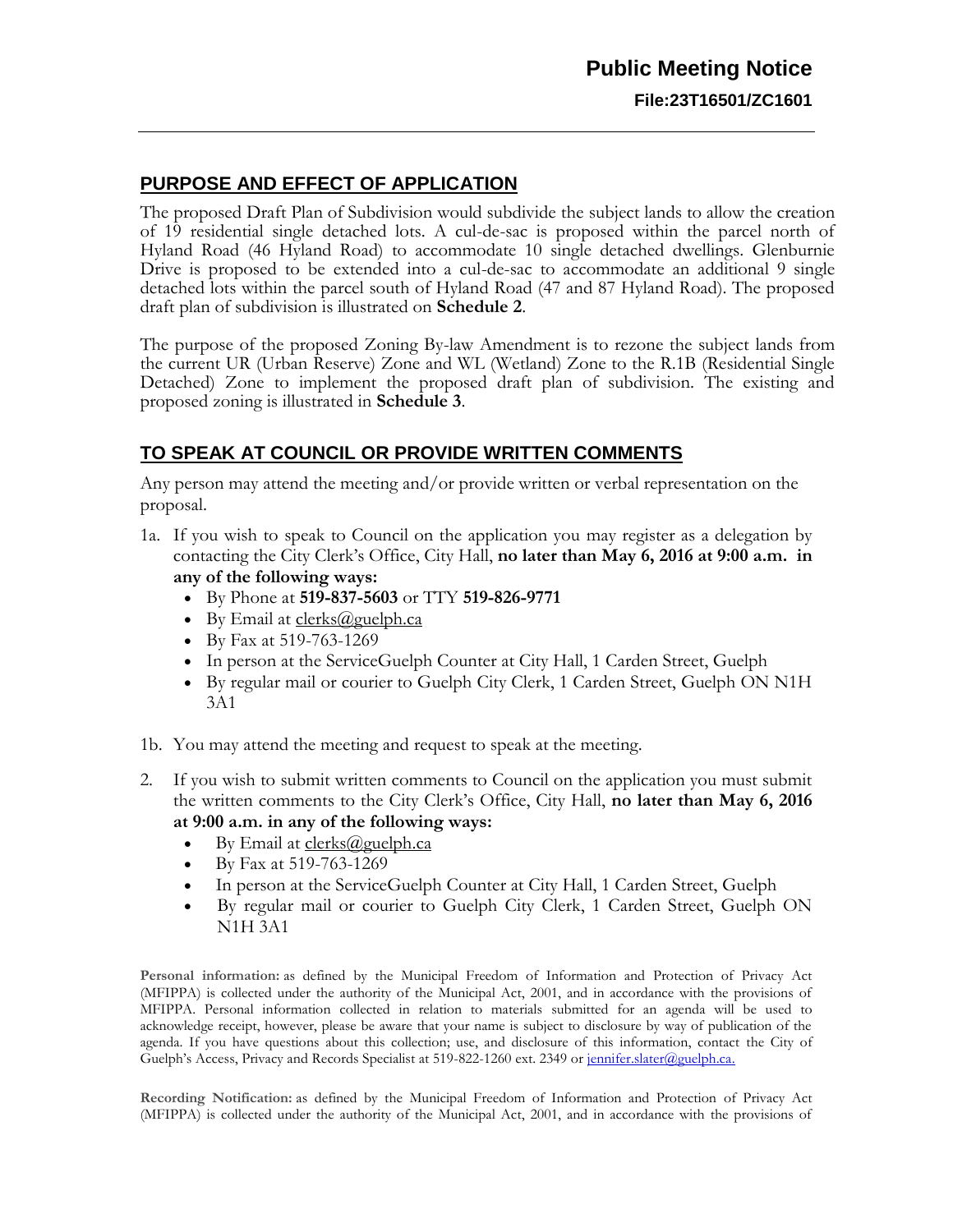MFIPPA. As public meetings of Council and Standing Committees may be recorded by Cable TV network and broadcast on a local channel, your image may be seen as part of this broadcast. If you have questions about this collection; use, and disclosure of this information, contact the City of Guelph's Access, Privacy and Records Specialist at 519-822-1260 ext. 2349 or [jennifer.slater@guelph.ca..](mailto:jennifer.slater@guelph.ca)

**The purpose of the meeting is to provide more information about the application and an opportunity for public input. No recommendations are provided at the Public Meeting and City Council will not be making any decision at this meeting. A recommendation report will be prepared and presented at a subsequent meeting of City Council following a full review of the application.** 

If you would like to be notified of the date when City Council will consider staff's recommendation on this application you must submit your full name and mailing address in writing or fill in the Public Meeting sign-in sheet at the Public Meeting.

### **IMPORTANT INFORMATION ABOUT MAKING A SUBMISSION**

If a person or public body does not make oral submissions at a public meeting or make written submissions to Guelph City Council before the by-law is passed, the person or public body is not entitled to appeal the decision to the Ontario Municipal Board.

If a person or public body does not make oral submissions at a public meeting, or make written submissions to Guelph City Council before the by-law is passed, the person or public body may not be added as a party to the hearing of an appeal before the Ontario Municipal Board unless, in the opinion of the Board, there are reasonable grounds to do so.

## **FOR MORE INFORMATION**

Additional information including copies of the staff report and related background information will be available for review by visiting 1 Carden Street, 3<sup>rd</sup> Floor or contacting **Chris DeVriendt at (519) 837-5616, ext. 2360** during regular office hours.

Please note that copies of the Staff report will be available on **April 29, 2016** and may be picked up at Infrastructure, Development and Enterprise (1 Carden Street, 3<sup>rd</sup> Floor) on, or after this date.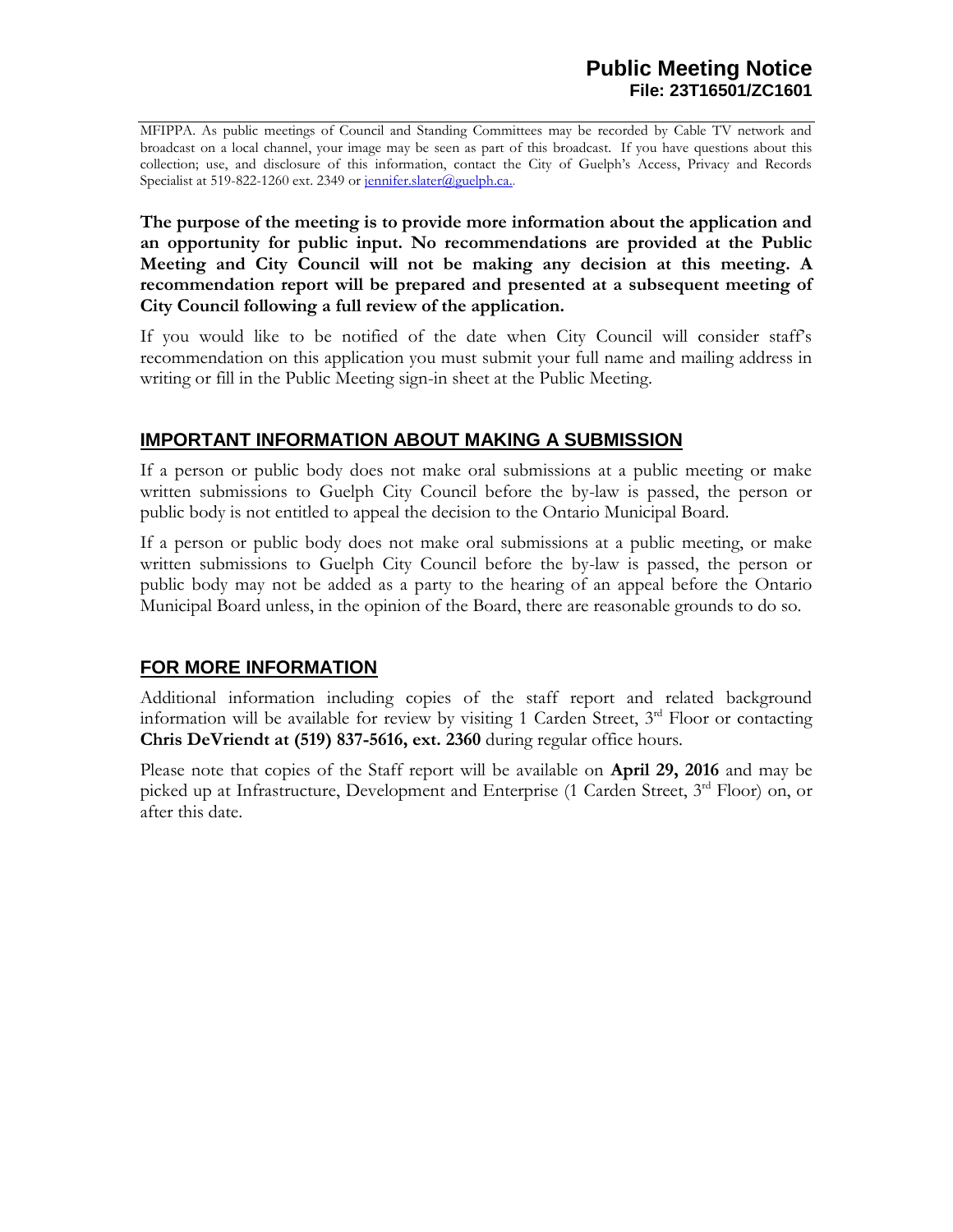| Applicant:                   | Van Harten Surveying Inc.                                                                                                                                                                                                                                                                                                                                                                                                                                                                                                                                                                                                                                                                                                                                                   |
|------------------------------|-----------------------------------------------------------------------------------------------------------------------------------------------------------------------------------------------------------------------------------------------------------------------------------------------------------------------------------------------------------------------------------------------------------------------------------------------------------------------------------------------------------------------------------------------------------------------------------------------------------------------------------------------------------------------------------------------------------------------------------------------------------------------------|
| <b>Address:</b>              | 46, 47 and 87 Hyland Road                                                                                                                                                                                                                                                                                                                                                                                                                                                                                                                                                                                                                                                                                                                                                   |
| <b>Legal Description:</b>    | Lot 6 and 7, Part of Lots 4 and 5, Registered Plan 359 as in ROS635704<br>and Part of Lot 12 Registered Plan 359, Part 1, 61R633, City of Guelph                                                                                                                                                                                                                                                                                                                                                                                                                                                                                                                                                                                                                            |
| <b>Property Size:</b>        | 1.48 hectares                                                                                                                                                                                                                                                                                                                                                                                                                                                                                                                                                                                                                                                                                                                                                               |
| <b>Existing Land Use:</b>    | Vacant lands (the north parcel contains a one storey garage and the south<br>parcel contains a one storey single detached dwelling, both of which are<br>proposed to be removed).                                                                                                                                                                                                                                                                                                                                                                                                                                                                                                                                                                                           |
| <b>Official Plan:</b>        | <b>General Residential</b>                                                                                                                                                                                                                                                                                                                                                                                                                                                                                                                                                                                                                                                                                                                                                  |
| <b>Existing Zoning:</b>      | UR (Urban Reserve) Zone and WL (Wetland) Zone                                                                                                                                                                                                                                                                                                                                                                                                                                                                                                                                                                                                                                                                                                                               |
| <b>Proposed Zoning:</b>      | R.1B (Residential Single Detached) Zone                                                                                                                                                                                                                                                                                                                                                                                                                                                                                                                                                                                                                                                                                                                                     |
| <b>Proposal Description:</b> | The proposed draft plan would subdivide the property to allow the<br>creation of 19 single detached lots. A cul-de-sac is proposed within the<br>parcel north of Hyland Road (46 Hyland Road) to accommodate 10 single<br>detached dwellings. Glenburnie Drive is proposed to be extended into a<br>cul-de-sac to accommodate an additional 9 single detached lots within the<br>parcel south of Hyland Road (47 and 87 Hyland Road). No development<br>is proposed within Blocks 20 and 21, which is intended to remain in an<br>un-graded natural state. A formal pedestrian trail is proposed immediately<br>east of the proposed lots to maintain existing trail connectivity in<br>accordance with the City's Trail Master Plan.<br>(see proposed draft plan attached) |
| Ward 2:                      | <b>Councillor James Gordon</b><br>Phone: 519-822-1260 ext. 2504<br>Email: james.gordon@guelph.ca<br><b>Councillor Andy Van Hellemond</b>                                                                                                                                                                                                                                                                                                                                                                                                                                                                                                                                                                                                                                    |
|                              | Phone: 519-822-1260 ext. 2503<br>Email: andy.vanhellemond@guelph.ca                                                                                                                                                                                                                                                                                                                                                                                                                                                                                                                                                                                                                                                                                                         |

# **SCHEDULE 1: DETAILS OF PROPOSAL**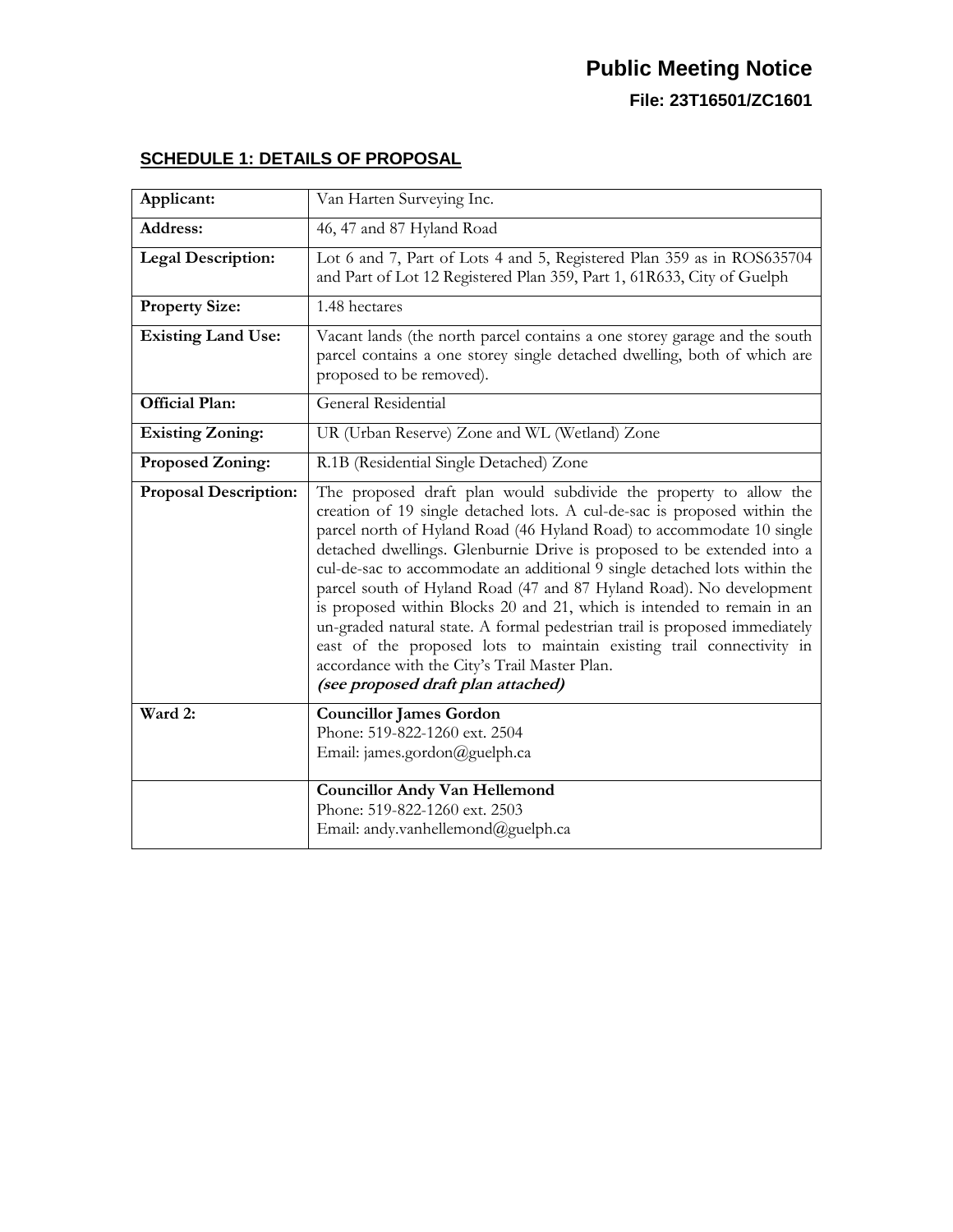#### **Public Meeting Notice File: 23T16501/ZC1601**

### **SCHEDULE 2: PROPOSED DRAFT PLAN OF SUBDIVISION**

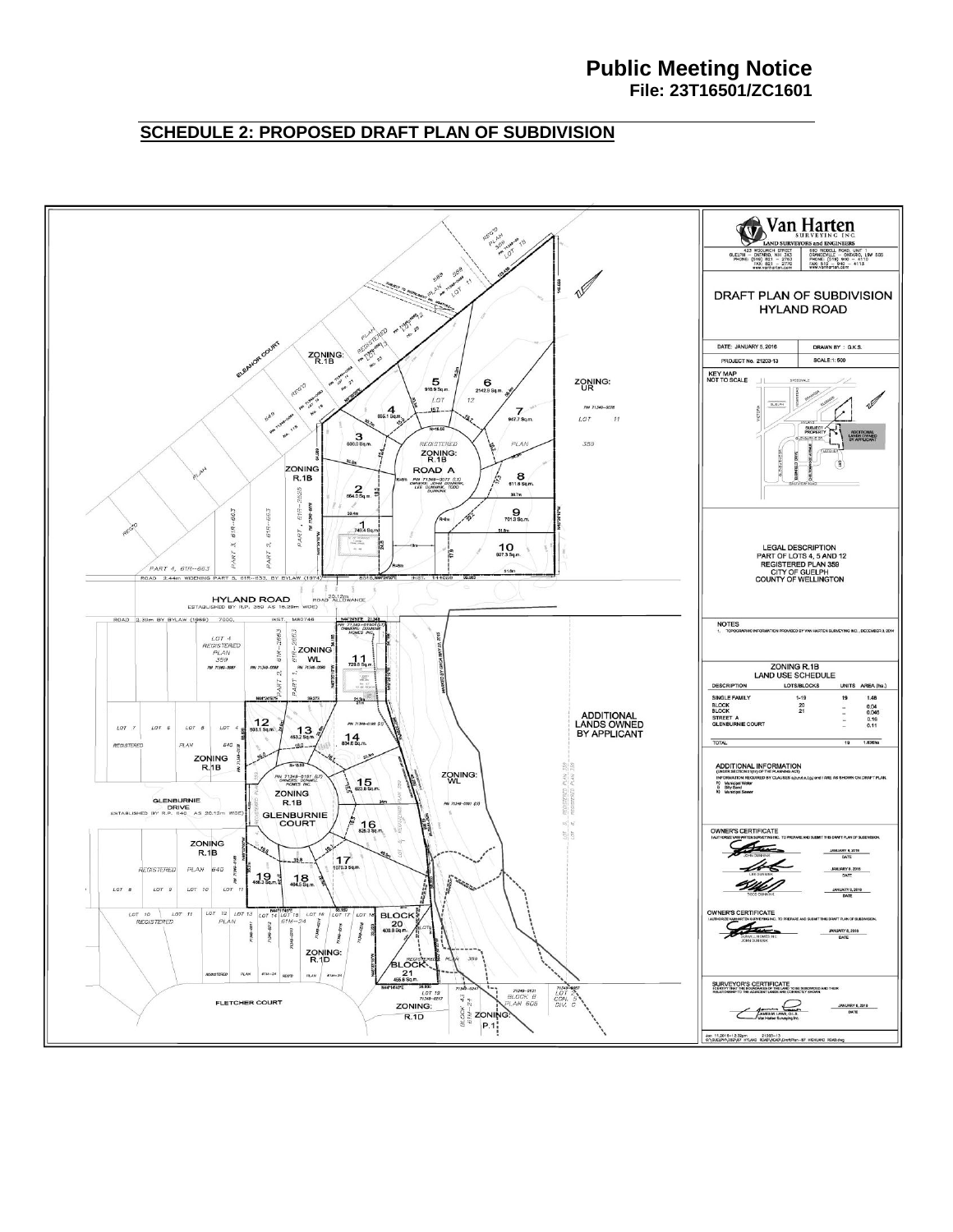### **SCHEDULE 3: EXISTING AND PROPOSED ZONING**

# **Existing Zoning:**